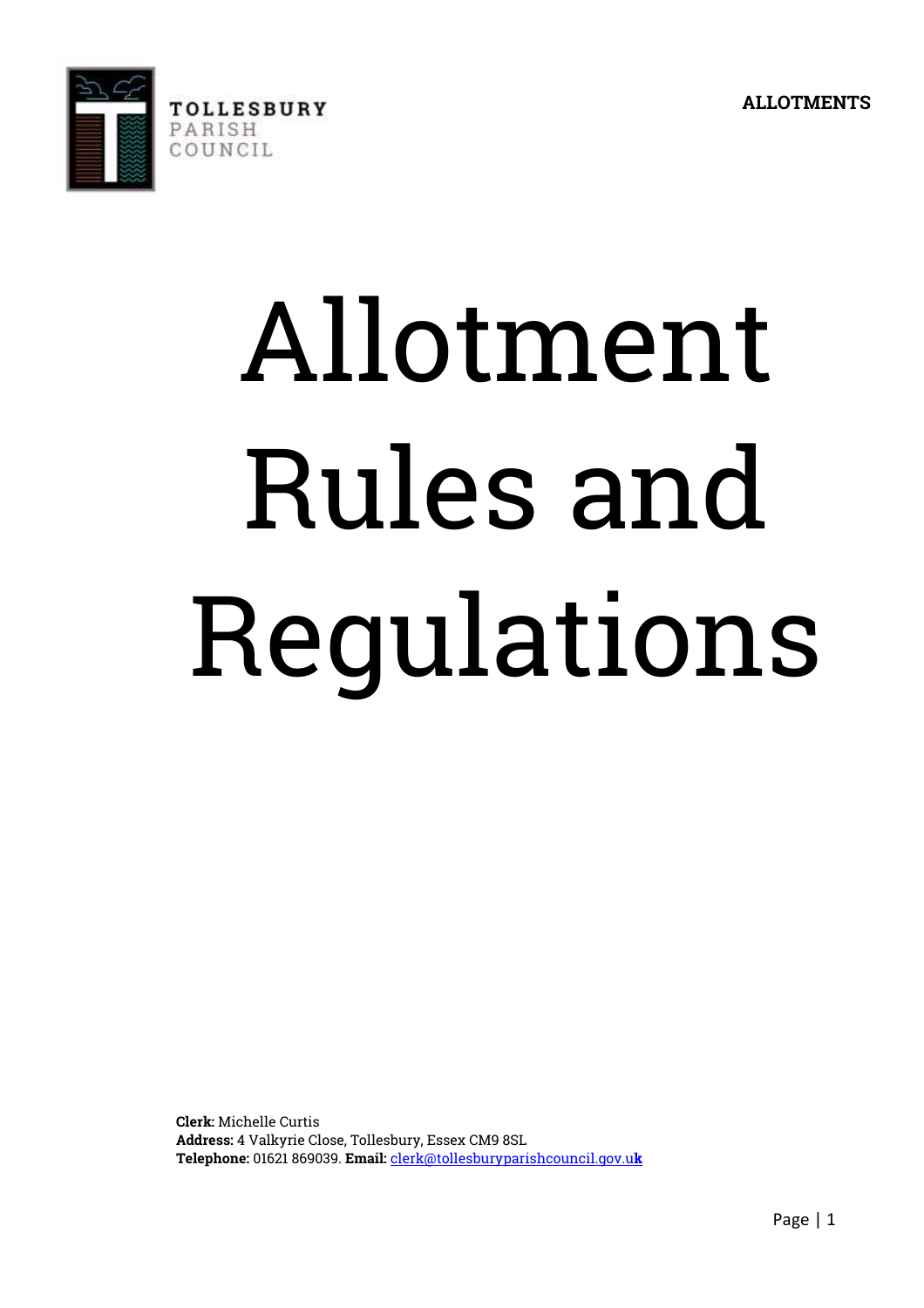

### **TENANCY AGREEMENT INCORPORATING ALLOTMENT RULES AND REGULATIONS**

Tenancy Agreement for the use of allotments administered by Tollesbury Parish Council (each an "**Allotment**.).

This Tenancy Agreement shall not come into effect until:

- (i) payment has been received by the Council in cleared funds; and
- (ii) a signed copy of this Tenancy Agreement has been received by the Council (via the Parish Clerk)

### **1. INTRODUCTION**

The Allotments are on the site in Station Road, Tollesbury. The site is the property of Tollesbury Parish Council. Throughout this Tenancy the expression the "**Council**" means the Parish Council of Tollesbury.

### **2. ELIGIBILITY**

Allotments may be let at the absolute discretion of the Council to an applicant who is, at the time of application, residing within the Parish of Tollesbury throughout their tenancy, as demonstrated by the provision of reasonable evidence to the Council (including but not limited to a recent (less than 3 months old) utility bill and council tax statement.)

### **3. RENT**

This Tenancy Agreement shall run from 1<sup>st</sup> October to 30<sup>th</sup> September inclusive and the Tenant shall pay the yearly rent within 28 days of receipt of the renewal letter. The Council may determine the amount of rent chargeable for an Allotment from year to year.

# **4. GENERAL CONDITIONS**

The Tenant of an Allotment shall comply with the following conditions at all times:-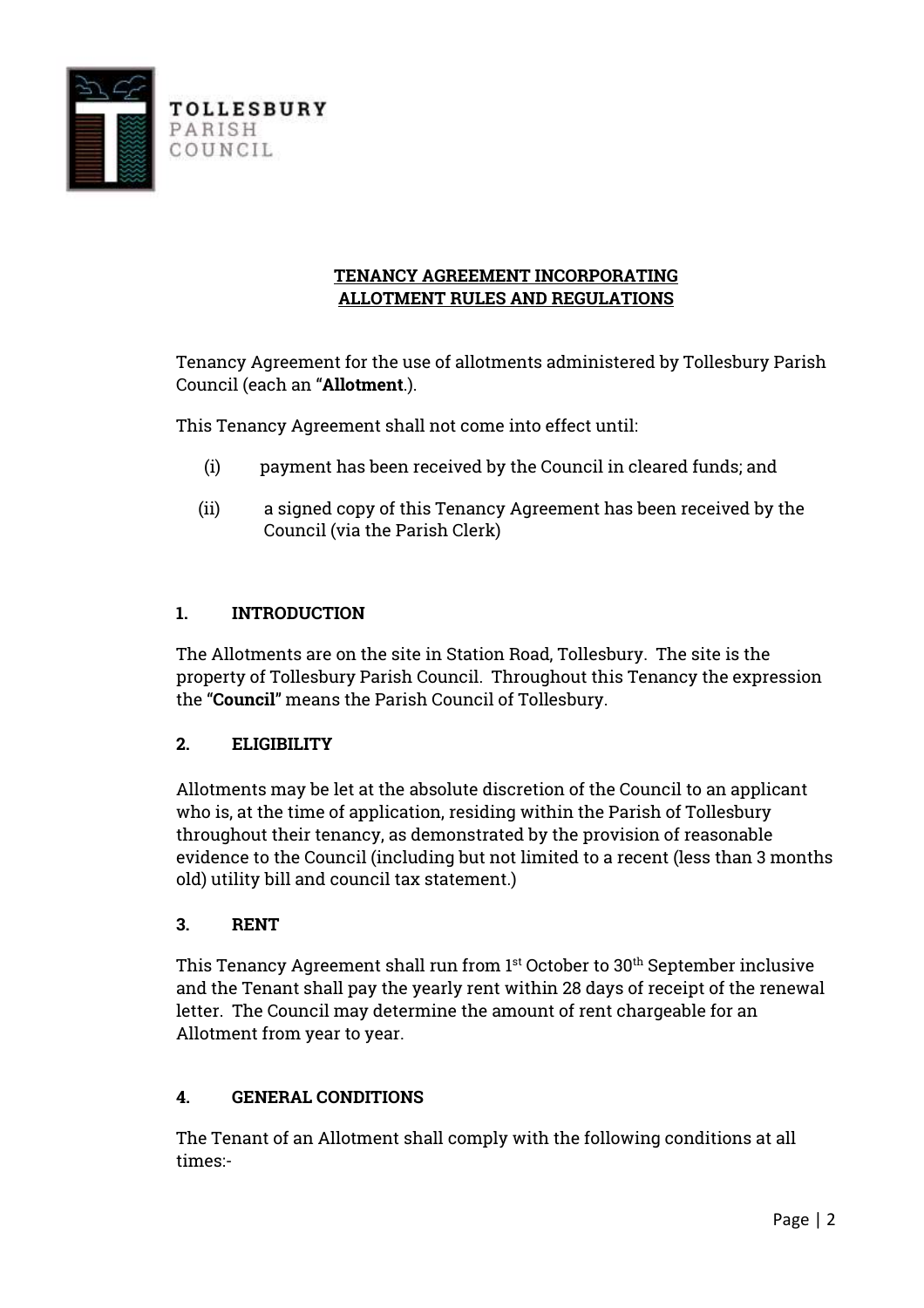

- 4.1 To use the Allotment as an allotment garden only and for no other purpose without the prior consent in writing of the Council.
- 4.2 To keep the Allotment reasonably free from weeds and otherwise maintain it in a good state of cultivation and fertility and in good, tidy, safe condition and to keep any pathway included therein or abutting thereon reasonably free from weeds.
- 4.3 The Tenant shall not cause or permit any nuisance or annoyance to the occupier of any other Allotment or any other neighbouring land or properties or to obstruct or encroach on any path set out by the Council for the use of the occupiers of the Allotments.
- 4.4 The Tenant may not underlet, assign, or part with the possession of the Allotment or of any part thereof without the prior consent in writing of the Council.
- .5 Not to cut any timber or other trees adjacent to the Allotment, or take, sell or carry away any mineral, gravel, sand, earth or clay without the prior consent in writing of the Council.
- 4.6 The Tenant shall not, without the written consent of the Council, erect any building or other structure on the Allotment and must remove any permitted buildings or structures if this Tenancy is terminated. The Tenant agrees that failure to obtain the Council's prior written consent may result in the building or structure being removed by the Council or its subcontractors at the Tenant's own expense. If consent is granted, such structures shall be maintained in a good and safe state of repair at all times and should be used solely for the storage of garden implements, seeds and produce. Notwithstanding the requirement for the written consent of the Council, any permitted buildings shall only be permitted to a maximum size of 8ft (w) x 6ft (d) x 6ft (h). The Council shall accept no liability for loss by accident, fire, theft or damage to any tools or contents and will not replace any building or structure that is destroyed or damaged. Any building or structure must be erected at least 18" inside the Allotment boundary.
- 4.7 Shall not erect any fence adjoining any path set out by the Council for use of occupiers of the Allotments.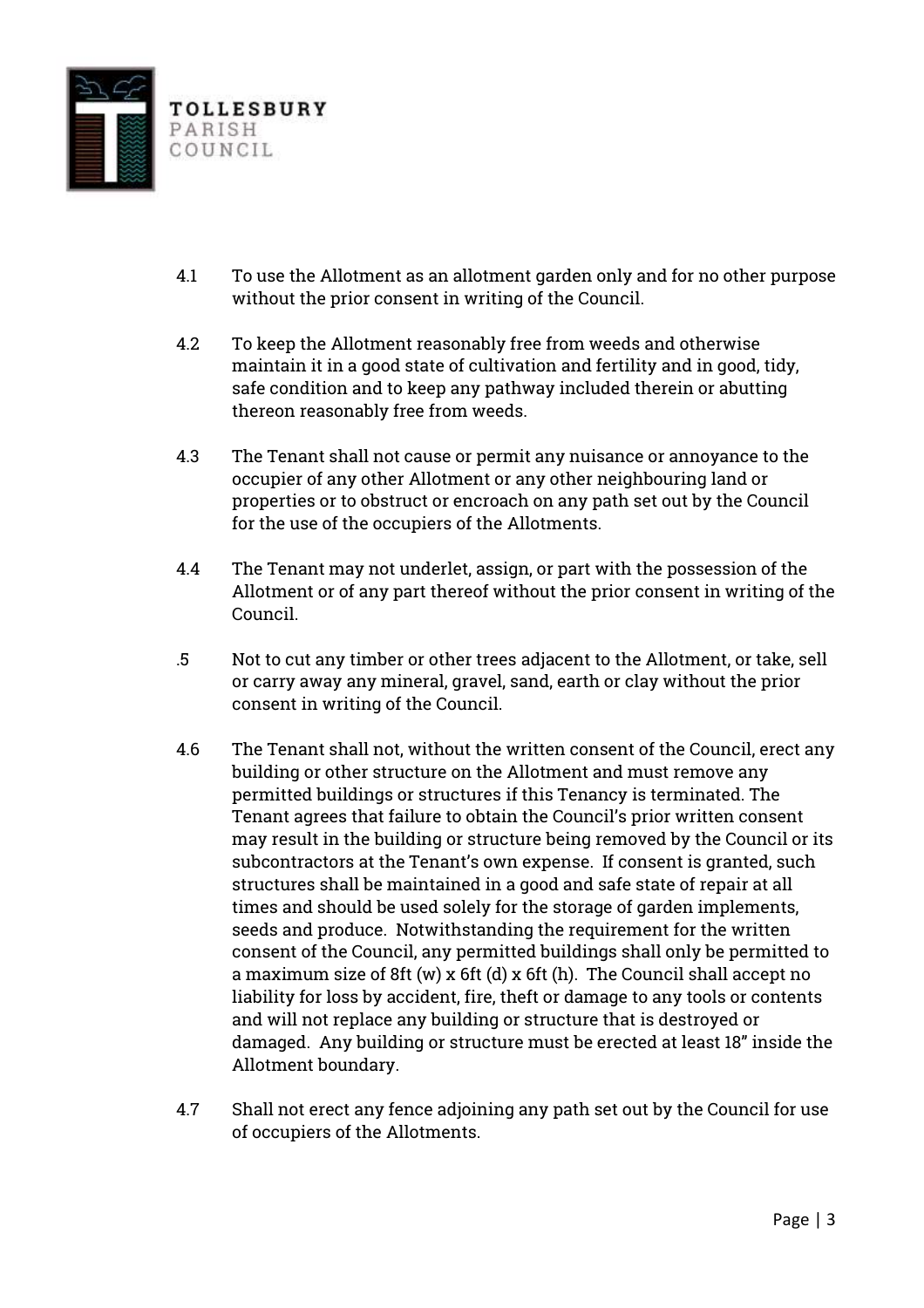

- 4.8 Not to deposit or allow other persons to deposit on the Allotment any refuse or decaying matter (except manure and compost in such quantities as may reasonably be required for use in cultivation).
- 4.9 Not to place any matter in any hedges or ditches in the Allotment site or on any adjoining land.
- 4.10 To ensure that any dog brought onto the Allotment is kept on a leash or otherwise under control whilst on the Allotment.
- 4.11 Not to keep any animals or livestock of any kind on the Allotment without the prior consent in writing of the Council.
- 4.12 Not to erect any notice or advertisement on the Allotment.
- 4.13 To return the Allotment at the determination of the Tenancy in the same condition as it was let at the commencement of the Tenancy.
- 4.14 To observe and perform any other special conditions which the Council may from time to time consider necessary to preserve the Allotment garden from deterioration or to render it safe and of which written notice shall be given to the Tenant.
- 4.15 Water butts may be permitted on the Allotment at the discretion of the Council provided they are secured and covered at all times. It is the responsibility of the Tenant to ensure that any water butt on the Allotment is maintained in a safe condition at all times and the Tenant should consider arranging public Liability Insurance for their liabilities towards third parties.
- 4.16 The Tenant shall not plant any trees on the Allotment without the prior written consent of the Council. If permission to plant trees is granted, the Tenant shall only plant dwarf rootstock fruit trees provided they are planted in an area which does not cause a nuisance to any neighbours. The surrounding area must be suitably maintained and any trees or other vegetation on the Allotment shall be kept always less than 2m in height.
- 4.17 The Tenant shall promptly remove any waste or refuse on the Allotment during the Tenancy or on the termination of the Tenancy howsoever determined, failing which the Council may seek to recover the costs of removal of such waste or refuse from the Tenant.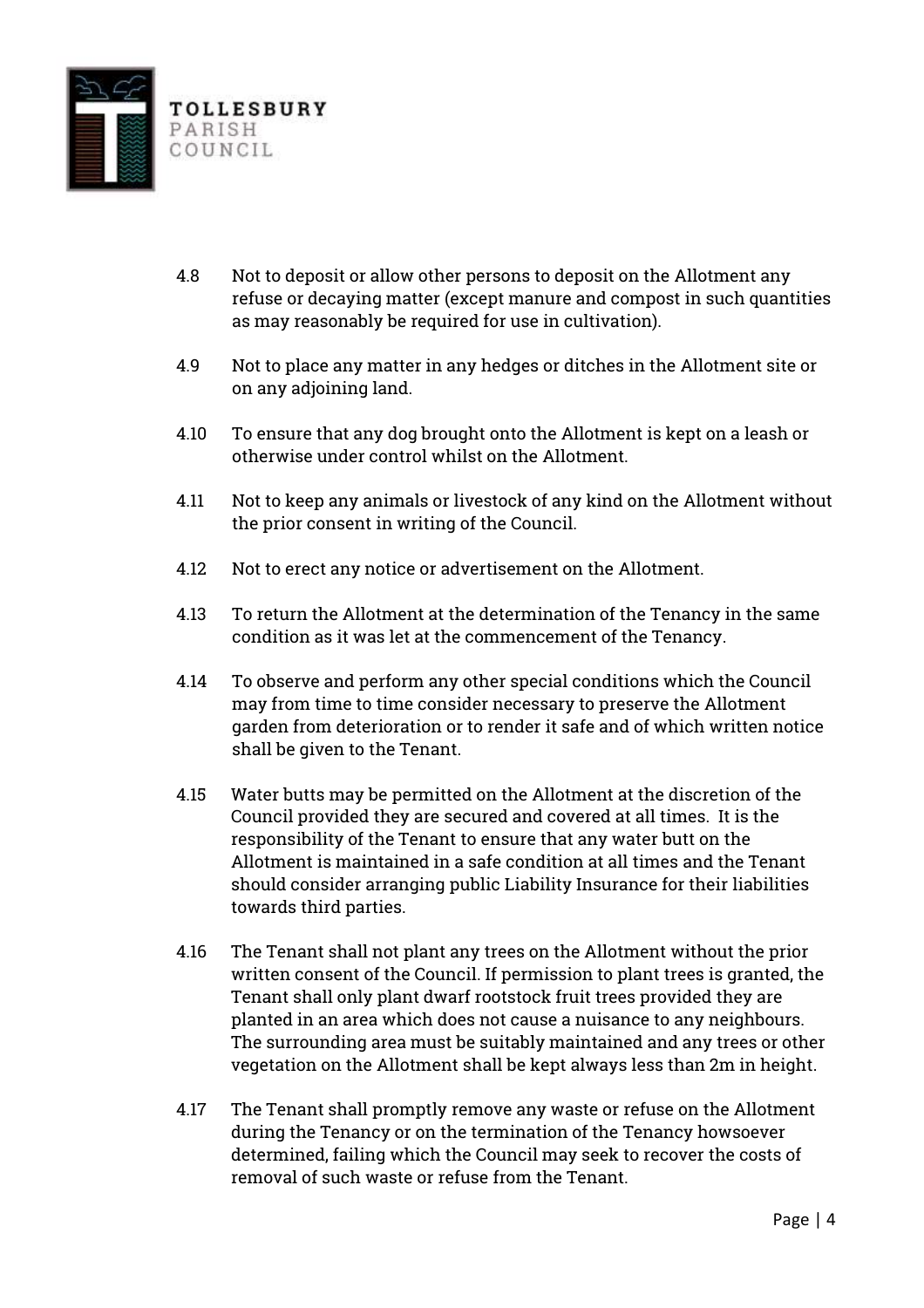

4.18 Bonfires may be lit in accordance with the following rules: (i) Tenants must not light a bonfire if the wind will cause smoke, embers or particles to cause a nuisance or risk of fire to other Allotment users and neighbouring residents.

(ii) Under no circumstances shall a fire be left unattended or left to smoulder at any time.

(iii) Suitable means must be at hand to control and extinguish the fire at any time.

(iii) A bonfire may only be lit in a safe, purpose made, steel receptacle, so that it is contained at all times. The Council reserves the right to revoke the right to light bonfires on the Allotment at any time.

# **5. POWER TO INSPECT THE ALLOTMENT**

Any member of the Council or its appointed subcontractors shall be entitled at any time to enter onto the Allotment and inspect the condition thereof and of any building erected thereon.

# **6. ALLOCATION OF VACANT ALLOTMENTS**

The Council may offer vacant Allotments to applicants on the waiting list maintained by the Parish Clerk except where the Allotment falls vacant due to a Tenant's death where it may, at the Council's discretion, be offered to a member of the Tenant's family who may wish to take over the allotment garden. Family is defined as a spouse, son or daughter living with the Tenant at the time of death, or another family member not living with the Tenant but nominated by the Tenant before their death, who resides within the Parish of Tollesbury.

# **7. TERMINATION OF TENANCY**

.

This Tenancy shall terminate on the yearly rent day next occurring after the death of the Tenant and may also terminate in any of the following manners: -

- (a) automatically, on the  $30<sup>th</sup>$  September of each year; or
- (b) by either party giving to the other party 6 (six) months notice in writing ; or
- (c) within 14 days of the Tenant failing to permanently reside within the Parish of Tollesbury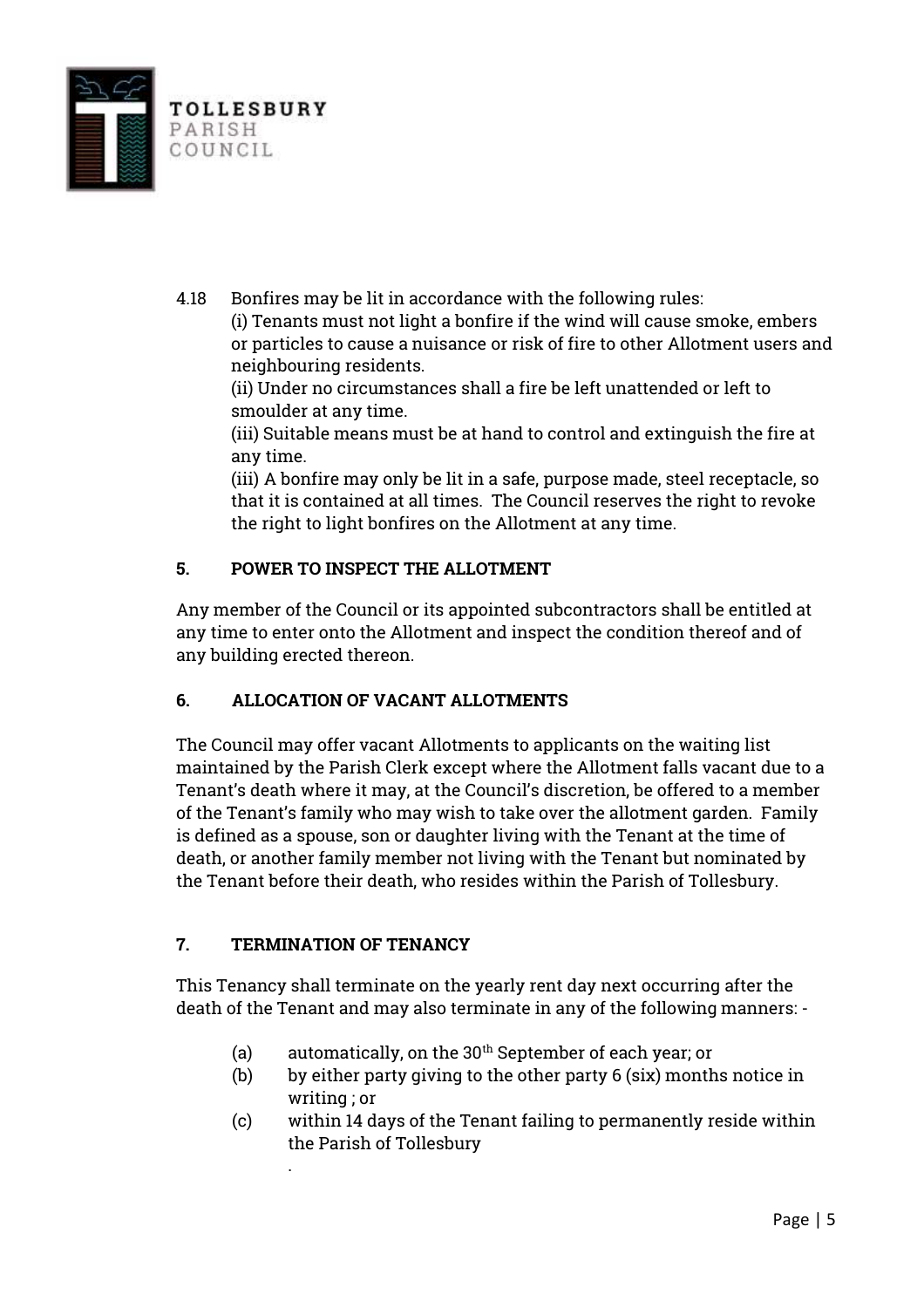

- (d) by re-entry by the Council at any time after giving one months previous notice in writing to the Tenant: -
	- (i) if the rent is in arrears for not less than forty days or;
	- (ii) if it reasonably appears to the Council that there has been a breach or breaches of any the terms and conditions and obligations by the Tenant and they have not been remedied to the satisfaction of the Council within 14 days of the provision of written notice by the Council to do so.

# **8. SERVICE OF NOTICES**

Any notice required to be given by the Council to the Tenant may be signed on behalf of the Council by the Clerk for the time being and may be served on the Tenant by posting it by first class post or delivering it by hand at the address provided by the Tenant below or by fixing the notice in a conspicuous manner on the Tenant's allocated Allotment. Any notice required to be given by the Tenant to the Council shall be sufficiently served if signed by the Tenant and received by the Clerk of the Council for the time being, as stated on the website of the Council: [http://www.tollesburyparishcouncil.gov.uk/.](http://www.tollesburyparishcouncil.gov.uk/)

# **9. CHANGE OF ADDRESS**

The Tenant shall promptly provide written notice of any change of address to the Council, via the Parish Clerk

# **10. DISPUTES AND COSTS AND MISCELANEOUS CLAUSES**

Should any dispute arise between the Tenant and any other tenants or neighbours of the Allotment, it shall be referred to the Council who shall have absolute discretion as to how such dispute shall be resolved.

Any costs, losses or liabilities incurred by the Council as a result of the failure of the Tenant to comply with the terms of this Tenancy Agreement shall be recoverable in full by the Council from the Tenant, and shall include the recovery of any reasonably incurred legal costs.

Save as expressly provided in this Tenancy Agreement, no amendment or variation of this Tenancy Agreement shall be effective unless made in writing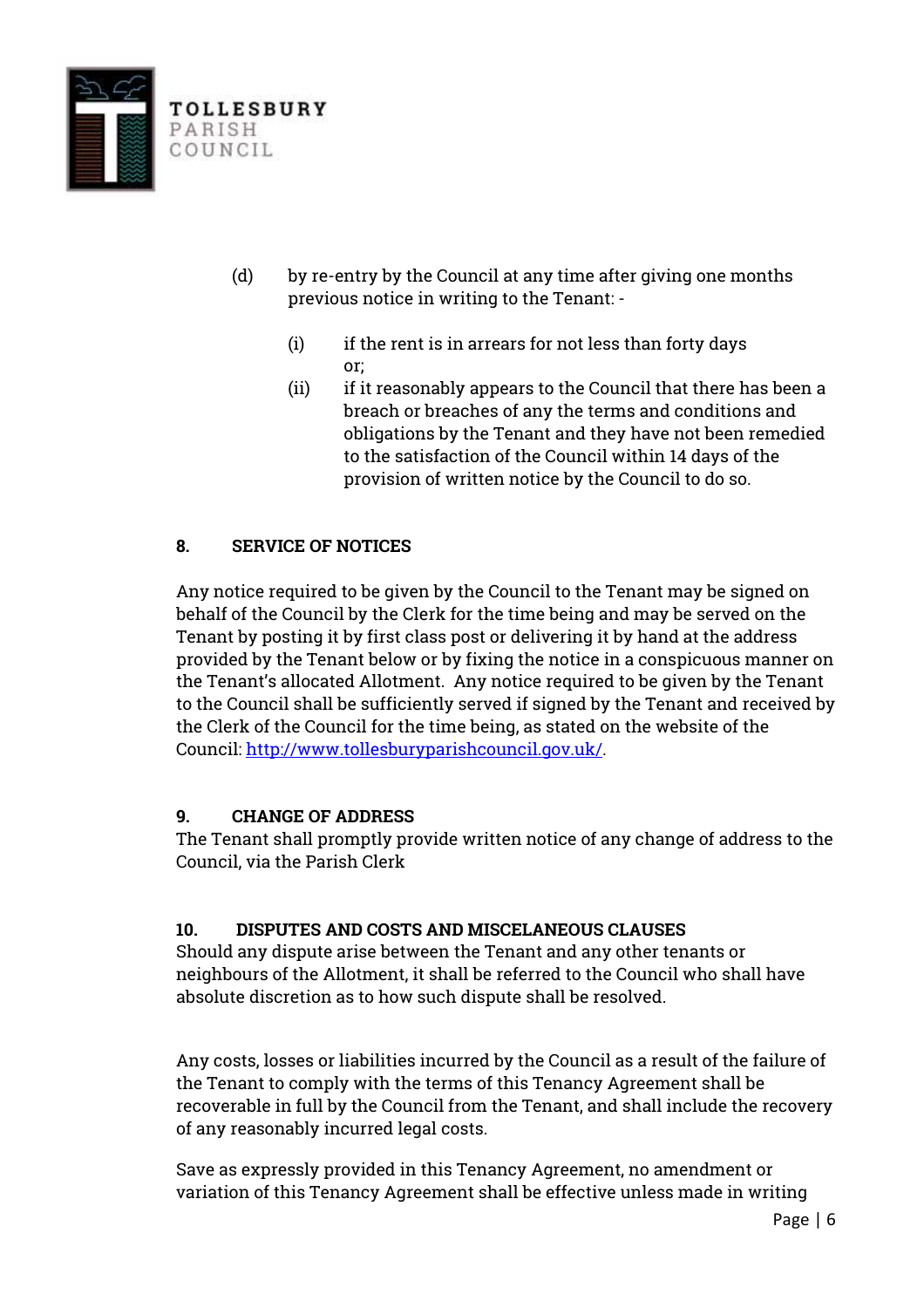

and signed by a duly authorised representative of the Council.

The failure of the Council to exercise or enforce any right under this Tenancy Agreement shall not be deemed to be a waiver of that right and shall not operate to bar the exercise or enforcement of it at any time thereafter.

If any provision of this Tenancy Agreement is determined by a court of competent jurisdiction to be invalid, void, or unenforceable, the remaining provisions shall nevertheless continue in full force without being impaired or invalidated in any way.

This Tenancy Agreement constitutes the entire agreement and understanding between the Tenant and the Council in relation to the subject matter of this Tenancy Agreement and shall supersede any prior promises, representations, undertakings or implications whether made orally or in writing between the Tenant and the Council.

### **I HAVE READ THE ABOVE AGREEMENT AND CLAUSES AND AGREE TO ABIDE BY THE TERMS AND CONDITIONS AND PAYMENT SCHEDULE SET OUT ABOVE AT ALL TIMES.**

| PRINT NAME:     |  |
|-----------------|--|
| <b>ADDRESS:</b> |  |
|                 |  |
|                 |  |

SIGNED: …………………………………………………… DATE: ………………………

Michelle Curtis Clerk to the Parish Council 1 st October 2018